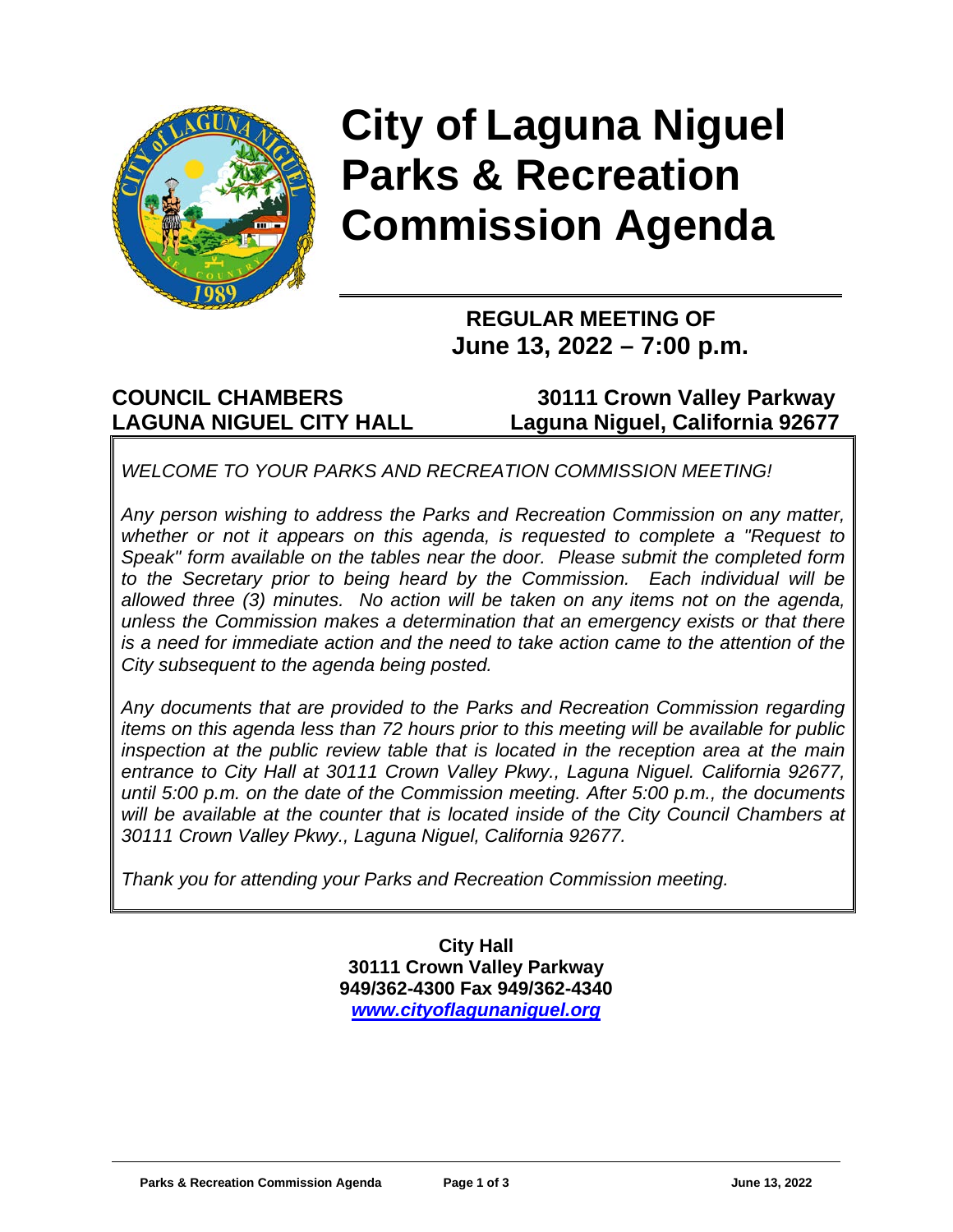#### **CALL TO ORDER AND ROLL CALL**

#### **PLEDGE OF ALLEGIANCE**

#### **PUBLIC COMMENTS**

#### **ADMINISTRATION**

#### **1. [APPROVAL OF MINUTES](https://www.cityoflagunaniguel.org/DocumentCenter/View/22846/Minutes-May-9-2022) OF THE MAY 9, 2022 REGULAR MEETING OF [THE PARKS AND RECREATION COMMISSION](https://www.cityoflagunaniguel.org/DocumentCenter/View/22846/Minutes-May-9-2022)**

#### *Recommendation:*

Approve the minutes as written or amended.

#### **OTHER BUSINESS**

**1. [LAGUNA NIGUEL SKATE](https://www.cityoflagunaniguel.org/DocumentCenter/View/22851/Staff-Report---Skate-Park-Updates) PARK UPDATE**

#### *Recommendation:*

Receive and file the report.

#### **2. [PARKS AND RECREATION DEPARTMENT ACTIVITIES & EVENTS STATUS](https://www.cityoflagunaniguel.org/DocumentCenter/View/22847/Status-Report)  [REPORT](https://www.cityoflagunaniguel.org/DocumentCenter/View/22847/Status-Report)**

#### *Recommendation:*

Receive and file the report.

#### **COMMISSIONER, CITY COUNCIL LIAISON & STAFF COMMENTS**

#### **ADJOURNMENT**